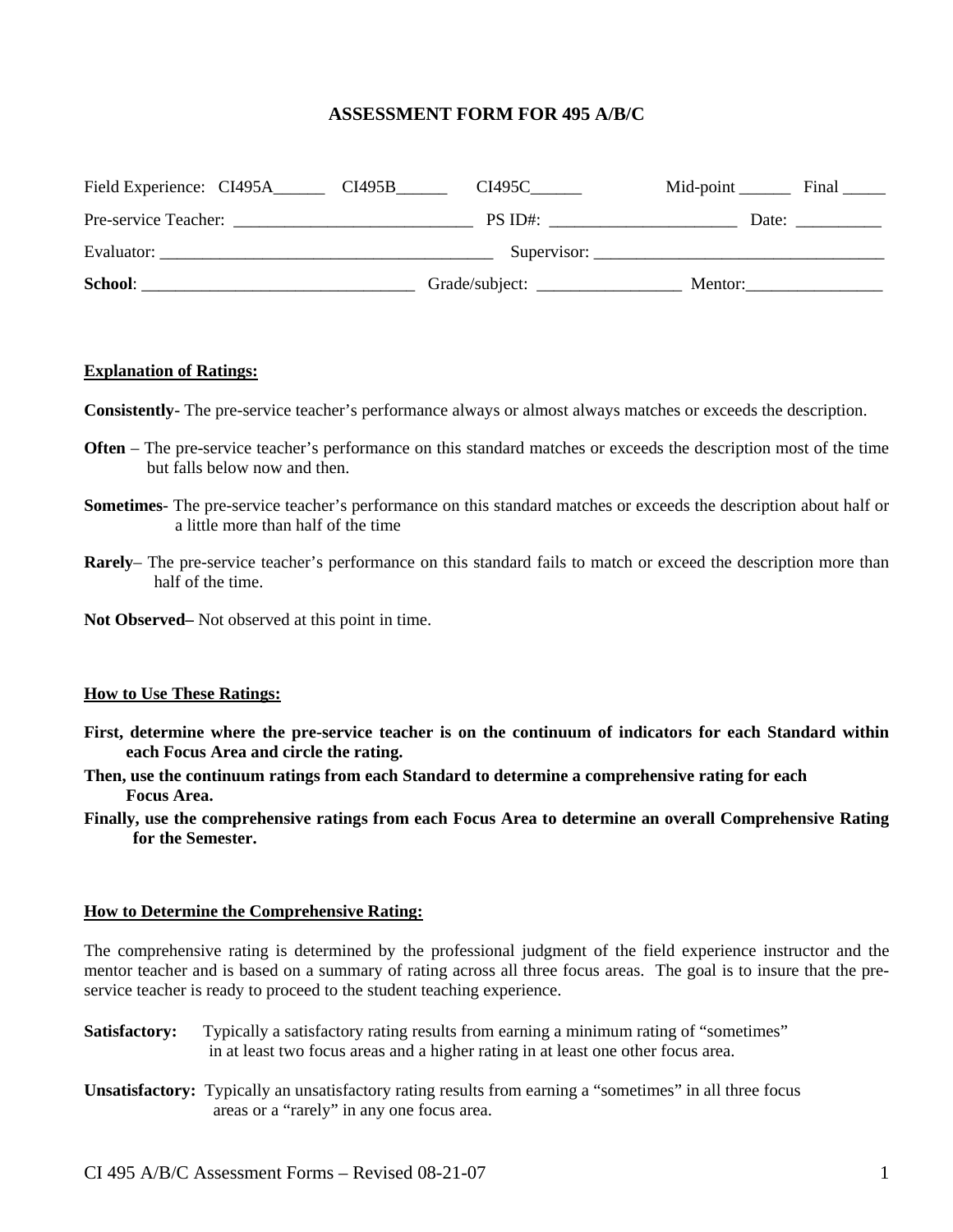# **Focus Area A- Becoming a Professional**

### **Standard 1 - The pre-service teacher meets expectations and fulfills responsibilities.**

Indicators:

- Completes assignments and tasks accurately and meets deadlines
- Fulfills commitments dependably and willingly
- Maintains appropriate personal appearance
- Exhibits initiative, enthusiasm, and self-confidence

### Rating:

| Consistently | Often | Sometimes | Rarely | Not observed |
|--------------|-------|-----------|--------|--------------|
| Comments:    |       |           |        |              |
|              |       |           |        |              |

## **Standard 2 - The pre-service teacher establishes productive, professional relationships.**

Indicators:

- Interacts tactfully with mentor, colleagues, parents, children, and others
- Shares ideas, information, and resources with colleagues and accepts ideas, information, and resources from others
- Respects personalities and teaching styles that are different from her/his own
- Seeks appropriate opportunities to become a participating member of the teaching division and the school as a whole

Rating:

| Consistently | Often | Sometimes | Rarely | Not observed |
|--------------|-------|-----------|--------|--------------|
| Comments:    |       |           |        |              |
|              |       |           |        |              |

### **Standard 3 – The pre-service teacher values and seeks professional growth.**

Indicators:

- Takes responsibility for own learning and skill development
- Takes advantages of opportunities for professional development, e.g. workshops, etc.
- Accepts and uses feedback from mentor, supervisor and others as a vehicle for self-improvement

### Rating:

| Consistently | Often | Sometimes | Rarely | Not observed |
|--------------|-------|-----------|--------|--------------|
| Comments:    |       |           |        |              |
|              |       |           |        |              |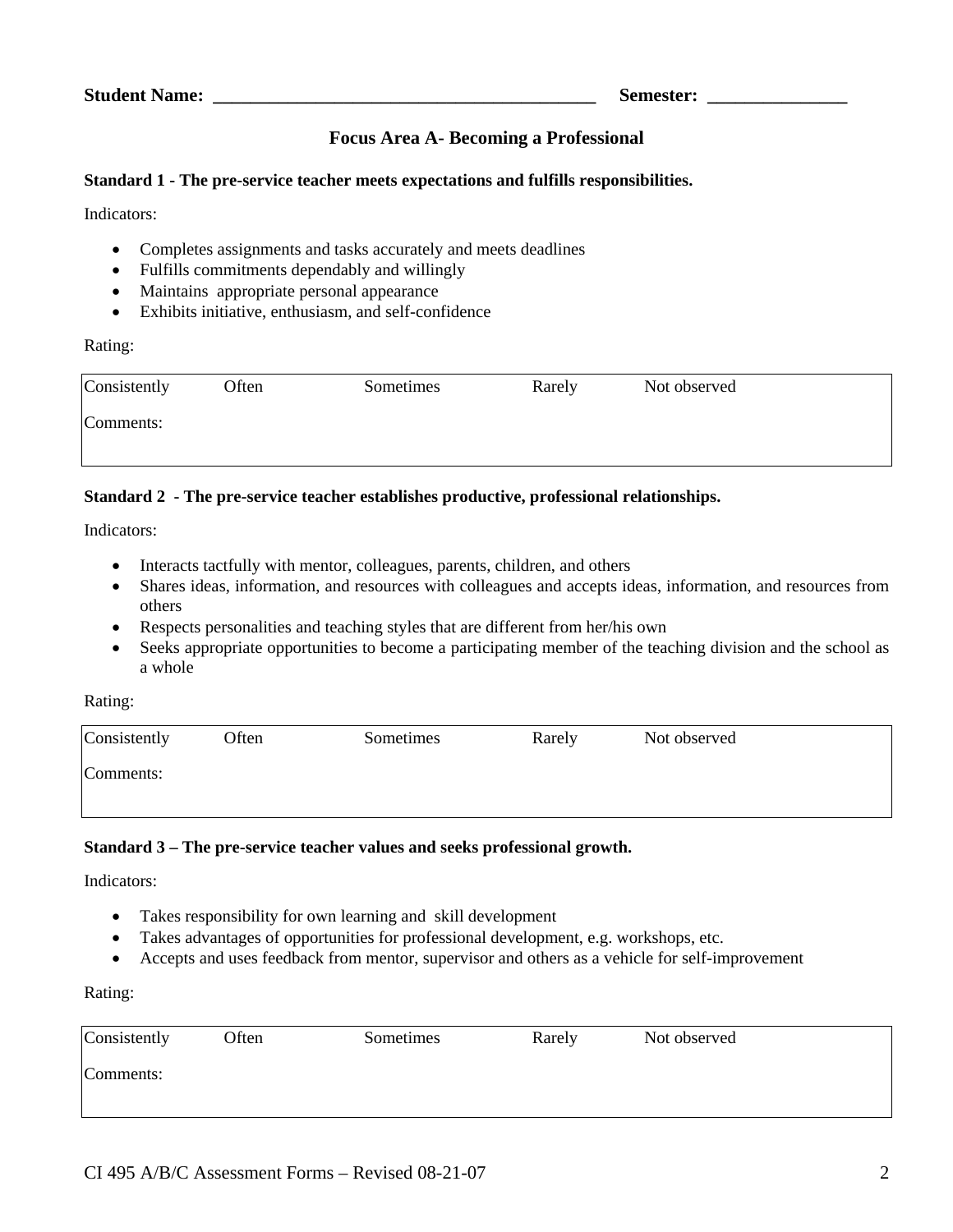### **Standard 4- The pre-service teacher demonstrates ethical and professional behavior.**

Indicators:

- Treats information about students, colleagues and the school confidentially
- Places welfare of students as the primary consideration in making educational decisions
- Follows district and university rules and procedures as well as local, state and federal laws

#### Rating:

Rating:

| Consistently | Often | Sometimes | Rarely | Not observed |
|--------------|-------|-----------|--------|--------------|
| Comments:    |       |           |        |              |
|              |       |           |        |              |

# **Comprehensive Rating: Focus Area A**

| The pre-service teacher meets or exceeds expectations: |       |           |        |              |  |  |
|--------------------------------------------------------|-------|-----------|--------|--------------|--|--|
| Consistently                                           | Often | Sometimes | Rarely | Not observed |  |  |
| Comments:                                              |       |           |        |              |  |  |
|                                                        |       |           |        |              |  |  |

# **Focus Area B – Learning to be a Teacher**

### **Standard 1- The pre-service teacher uses observation as an effective tool for learning about children and the teaching-learning process.**

Indicators:

- Establishes a purpose for observations and collects information that is consistent with that purpose
- Initiates conversations with and asks questions of the mentor and supervisor concerning observations that have been made
- Understands the differences between observations and judgments and uses those differences to interpret own observations

Rating:

| Consistently | Often | Sometimes | Rarely | Not observed |
|--------------|-------|-----------|--------|--------------|
| Comments:    |       |           |        |              |
|              |       |           |        |              |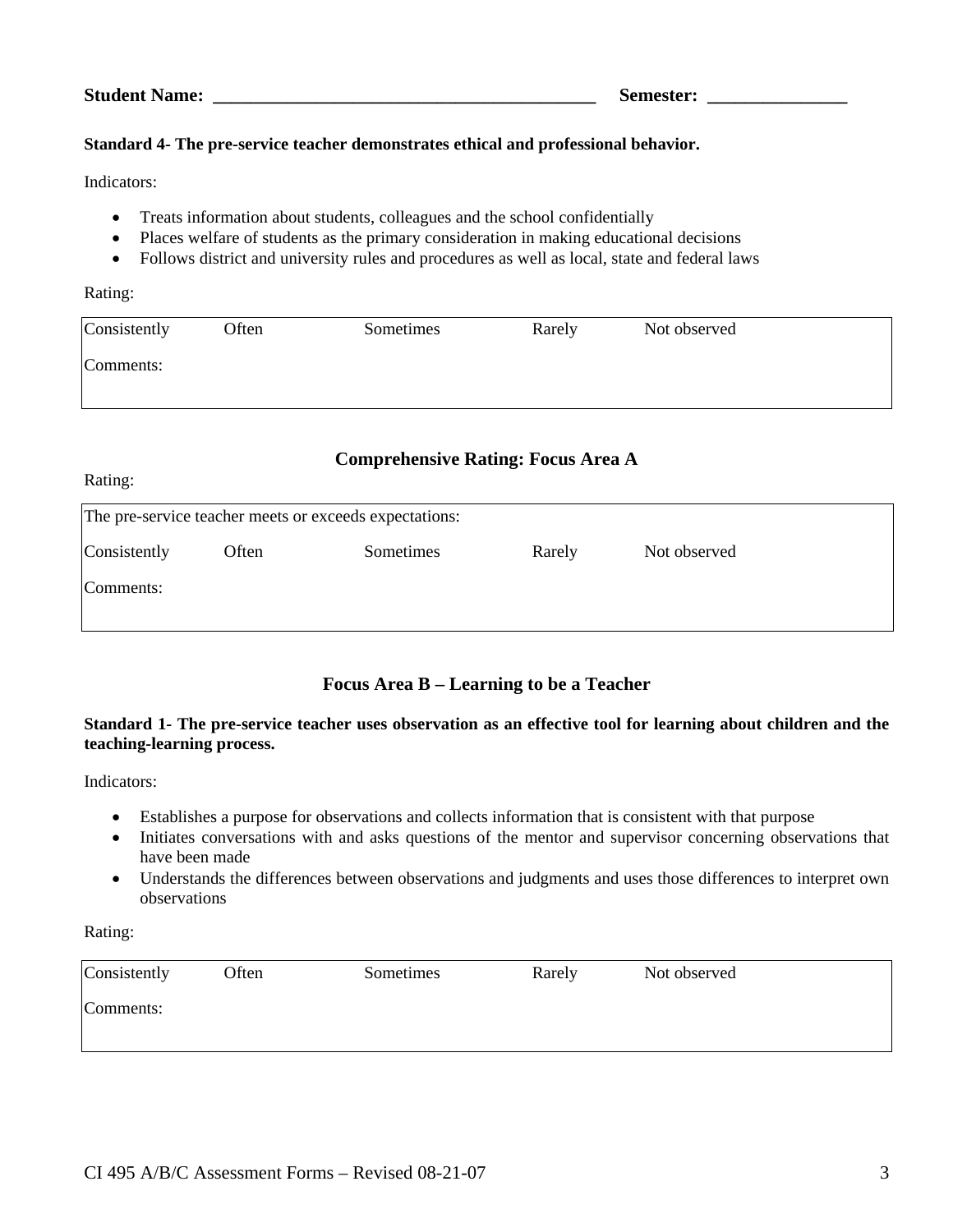#### **Standard 2 – The pre-service teacher uses writing as a tool for learning about children and the teachinglearning process. \*(to be assessed by field instructor only)**

Indicators:

- Values written reflection as a tool for learning about teaching
- Uses journals and other course assignments as an opportunity to think through concepts and make sense of readings, observations, and discussions
- Uses journals as an opportunity to ask questions concerning readings, observations, and discussions

Rating:

| Consistently | Often | Sometimes | Rarely | Not observed |
|--------------|-------|-----------|--------|--------------|
| Comments:    |       |           |        |              |
|              |       |           |        |              |

#### **Standard 3 – The pre-service teacher makes connections across experiences.**

Indicators:

- Makes connections across the methods courses throughout the semester
- Connects classroom observations to concepts and skills that have been studied and discussed in methods courses
- Makes connections across different learning situations and contexts within the classroom and across classrooms

Rating:

Rating:

| Consistently | Often | Sometimes | Rarely | Not observed |
|--------------|-------|-----------|--------|--------------|
| Comments:    |       |           |        |              |
|              |       |           |        |              |

# *Comprehensive Rating Focus Area B*

| raams.                                                 |       |           |        |              |  |  |
|--------------------------------------------------------|-------|-----------|--------|--------------|--|--|
| The pre-service teacher meets or exceeds expectations: |       |           |        |              |  |  |
| Consistently                                           | Often | Sometimes | Rarely | Not Observed |  |  |
| Comments:                                              |       |           |        |              |  |  |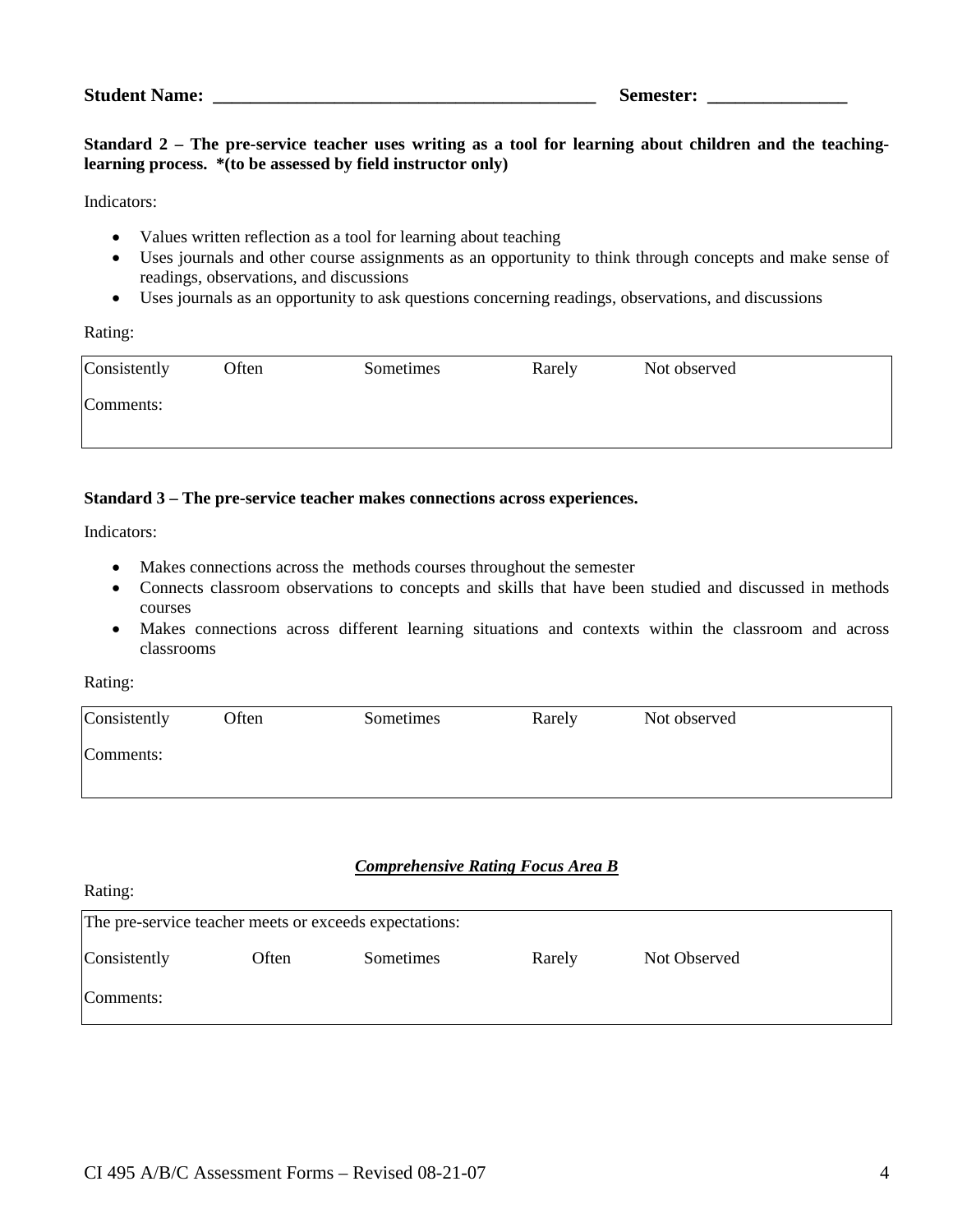# **Focus Area C – Developing Understandings and Capabilities**

# **Standard 1 – The pre-service teacher demonstrates an understanding of effective planning in initial lessons or sets of lessons.**

Indicators:

- Plans accurate content at an appropriate developmental level
- Uses information about students' prior understanding of the concepts in planning instruction
- Focuses on goals and objectives that call for student understanding of content, important skill development, and/or acquisition of important attitudes
- Matches goals to district curriculum, and state and national standards
- Plans activities that are consistent with goals
- Plans for assessment of the degree to which students meet the goals of the lessons

#### Rating:

| Consistently | Often | Sometimes | Rarely | Not observed |  |
|--------------|-------|-----------|--------|--------------|--|
| Comments:    |       |           |        |              |  |
|              |       |           |        |              |  |

### **Standard 2 – The pre-service teacher implements plans in ways that are consistent with learning theory and effective instruction.**

Indicators:

- Uses instructional strategies that are consistent with lesson goals
- Organizes classroom procedures and routines to support the learning activities and goals
- Is aware of student behavior and attempts to keep learners engaged throughout the lesson
- Attempts to monitor student understanding during the lesson

Rating:

| Consistently | Often | Sometimes | Rarely | Not observed |
|--------------|-------|-----------|--------|--------------|
| Comments:    |       |           |        |              |
|              |       |           |        |              |

### **Standard 3- The pre-service teacher reflects on initial lessons systematically in terms of their impact on learners.**

Indicators:

- Uses assessment data to determine what students have and have not learned during the lesson
- Seeks and accepts feedback from mentor and supervisor concerning lesson effectiveness
- Uses videotapes, audio tapes, observation data, or journaling to assess effectiveness of lessons independently
- Uses own judgments, student assessment data, and feedback from others to enhance the effectiveness of future lessons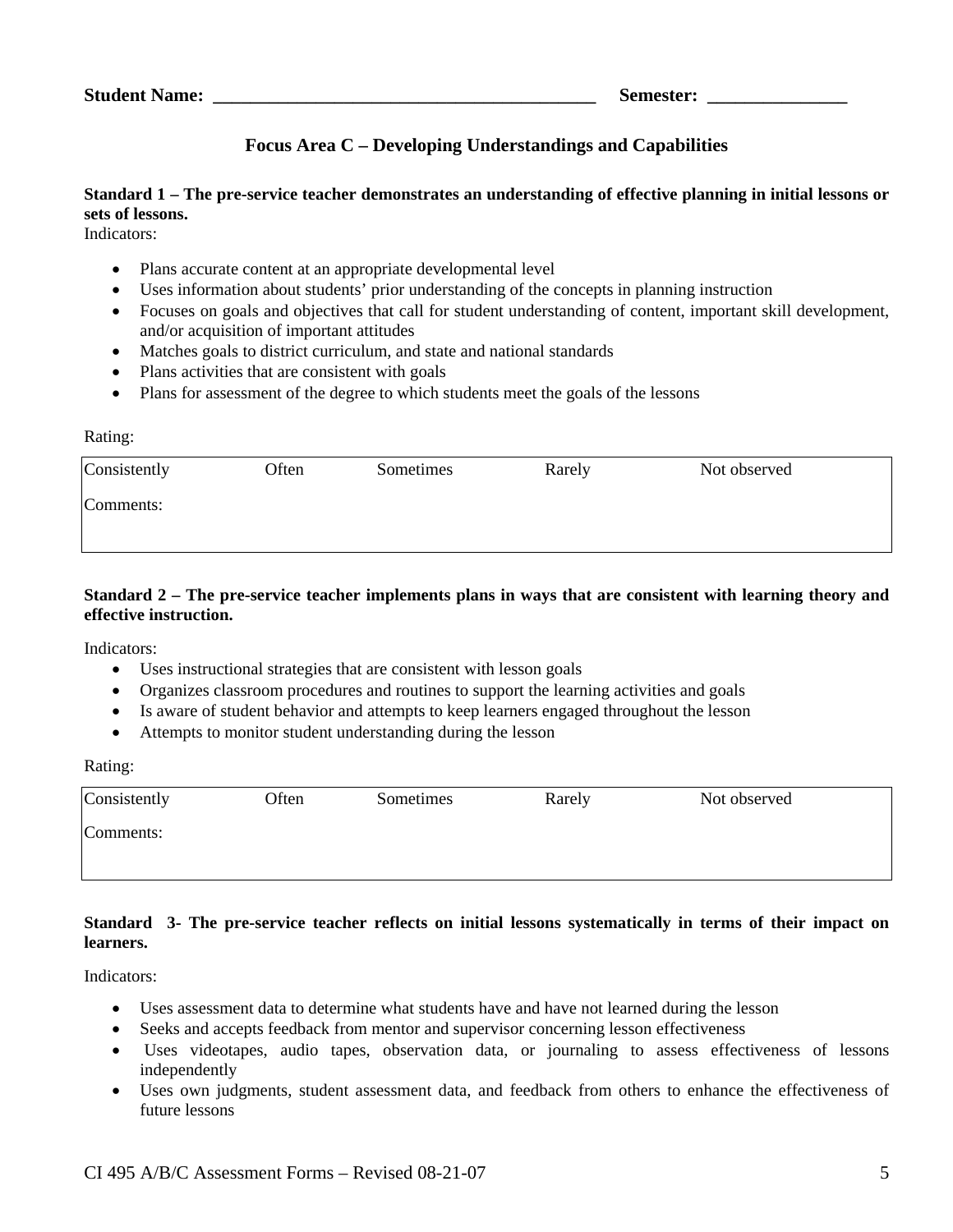|              |       |           |        | <b>Semester:</b> ________________ |  |
|--------------|-------|-----------|--------|-----------------------------------|--|
| Rating:      |       |           |        |                                   |  |
| Consistently | Often | Sometimes | Rarely | Not observed                      |  |
| Comments:    |       |           |        |                                   |  |

## **Standard 4 – The pre-service teacher works effectively with small groups using lessons developed by the mentor.**

Indicators:

- Understands what students are supposed to learn as a result of the small group activity
- Attempts to implement the mentor's plans accurately
- Assesses whether students are achieving the goals of the activity
- Adjusts the activities, when necessary, to increase student learning and discusses these adjustments with the mentor
- Uses small group work as an opportunity to learn more about children and the teaching-learning process

Rating:

| Consistently | Often | Sometimes | Rarely | Not observed |
|--------------|-------|-----------|--------|--------------|
| Comments:    |       |           |        |              |
|              |       |           |        |              |

### **Standard 5 – The pre-service teacher is developing instructional and technological skills.**

Indicators:

- Seeks opportunities to develop appropriate technological skills for personal use as well as for instructional use
- Handles routine management tasks successfully
- Uses voice, e.g. volume, tone, pitch, appropriately
- Models effective communication in both oral and written form
- Writes legibly on chalkboard, white board, etc.
- Uses questions as an effective instructional tool

#### Rating:

| Consistently | Often | Sometimes | Rarely | Not observed |
|--------------|-------|-----------|--------|--------------|
| Comments:    |       |           |        |              |
|              |       |           |        |              |